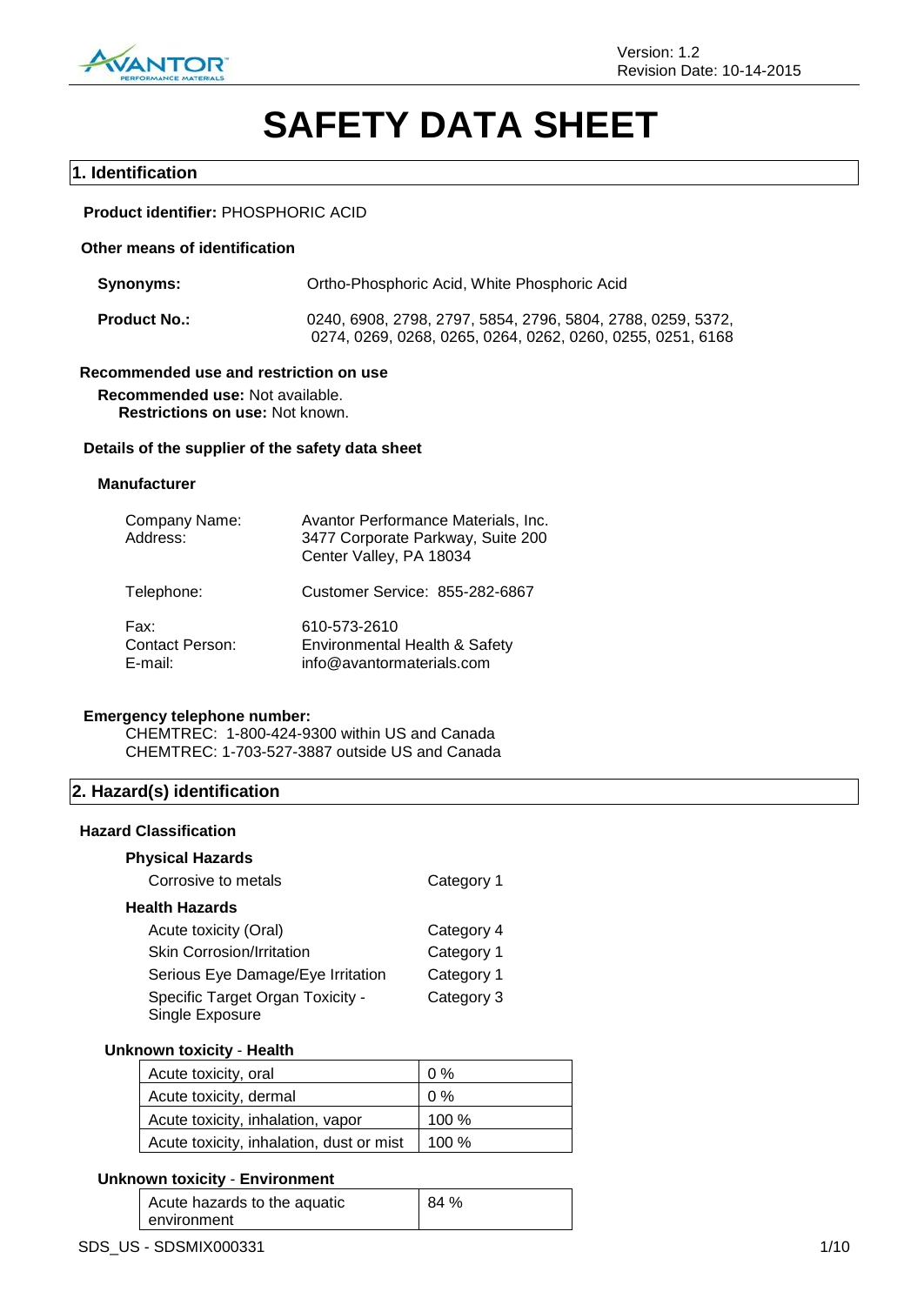

| Chronic hazards to the aquatic | 84 % |
|--------------------------------|------|
| environment                    |      |

# **Label Elements**

**Hazard Symbol:**

| <b>Signal Word:</b><br><b>Hazard Statement:</b>             | Danger<br>May be corrosive to metals.<br>Harmful if swallowed.<br>Causes severe skin burns and eye damage.<br>May cause respiratory irritation.                                                                                                                                                                                                                                                                                                                                                                                    |
|-------------------------------------------------------------|------------------------------------------------------------------------------------------------------------------------------------------------------------------------------------------------------------------------------------------------------------------------------------------------------------------------------------------------------------------------------------------------------------------------------------------------------------------------------------------------------------------------------------|
| <b>Precautionary</b><br><b>Statement</b>                    |                                                                                                                                                                                                                                                                                                                                                                                                                                                                                                                                    |
| <b>Prevention:</b>                                          | Keep only in original container. Do not breathe dust/fume/mist/vapors. Do<br>not eat, drink or smoke when using this product. Use only outdoors or in a<br>well-ventilated area. Wear protective gloves/protective clothing/eye<br>protection/face protection. Wash thoroughly after handling.                                                                                                                                                                                                                                     |
| <b>Response:</b>                                            | Absorb spillage to prevent material damage. IF SWALLOWED: Rinse<br>mouth. Do NOT induce vomiting. IF ON SKIN (or hair): Take off immediately<br>all contaminated clothing. Rinse skin with water/shower. Wash<br>contaminated clothing before reuse. IF IN EYES: Rinse cautiously with<br>water for several minutes. Remove contact lenses, if present and easy to<br>do. Continue rinsing. IF INHALED: Remove person to fresh air and keep<br>comfortable for breathing. Immediately call a POISON CENTER or<br>doctor/physician. |
| Storage:                                                    | Store locked up. Store in a well-ventilated place. Keep container tightly<br>closed. Store in corrosive resistant container with a resistant inner liner.                                                                                                                                                                                                                                                                                                                                                                          |
| Disposal:                                                   | Dispose of contents/container to an appropriate treatment and disposal<br>facility in accordance with applicable laws and regulations, and product<br>characteristics at time of disposal.                                                                                                                                                                                                                                                                                                                                         |
| Other hazards which do not<br>result in GHS classification: | None.                                                                                                                                                                                                                                                                                                                                                                                                                                                                                                                              |

# **3. Composition/information on ingredients**

## **Mixtures**

| <b>Chemical Identity</b>                                                                                            | Common name and<br>synonyms | <b>CAS number</b> | Content in percent $(\%)^*$ |
|---------------------------------------------------------------------------------------------------------------------|-----------------------------|-------------------|-----------------------------|
| PHOSPHORIC ACID                                                                                                     |                             | 7664-38-2         | 80 - 90%                    |
| * All concentrations are percent by weight unless ingredient is a gas. Gas concentrations are in percent by volume. |                             |                   |                             |

# **4. First-aid measures**

**General information:** Get medical advice/attention if you feel unwell. Show this safety data sheet to the doctor in attendance.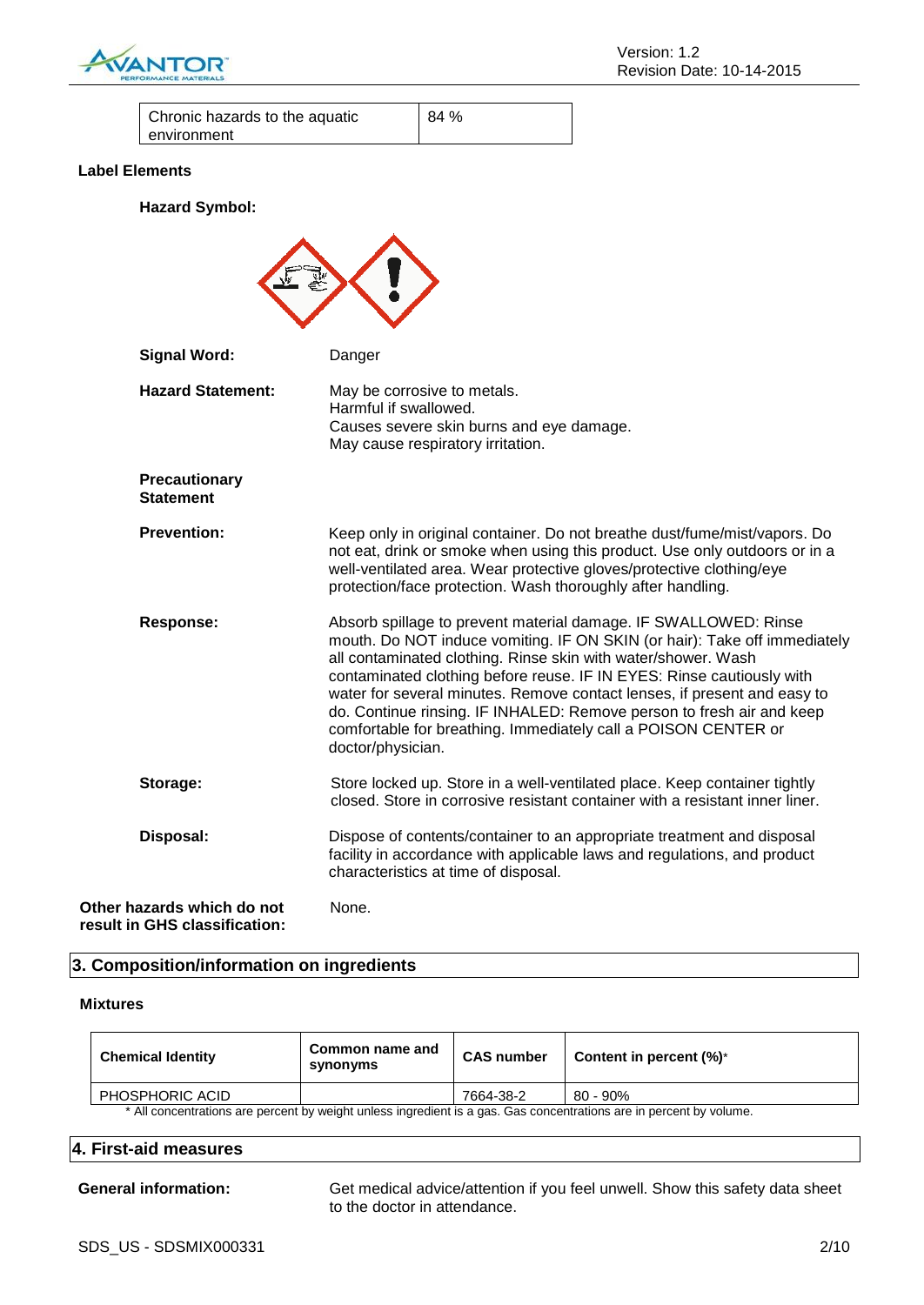

| Ingestion:                                                             | Do NOT induce vomiting. Call a physician or poison control center<br>immediately. If vomiting occurs, keep head low so that stomach content<br>doesn't get into the lungs.                                                                                                |  |
|------------------------------------------------------------------------|---------------------------------------------------------------------------------------------------------------------------------------------------------------------------------------------------------------------------------------------------------------------------|--|
| Inhalation:                                                            | Move to fresh air. Call a physician or poison control center immediately.<br>Apply artificial respiration if victim is not breathing If breathing is difficult,<br>give oxygen.                                                                                           |  |
| <b>Skin Contact:</b>                                                   | Immediately flush with plenty of water for at least 15 minutes while<br>removing contaminated clothing and shoes. Call a physician or poison<br>control center immediately. Wash contaminated clothing before reuse.<br>Destroy or thoroughly clean contaminated shoes.   |  |
| Eye contact:                                                           | Immediately flush with plenty of water for at least 15 minutes. If easy to do,<br>remove contact lenses. Call a physician or poison control center<br>immediately. In case of irritation from airborne exposure, move to fresh air.<br>Get medical attention immediately. |  |
| Most important symptoms/effects, acute and delayed                     |                                                                                                                                                                                                                                                                           |  |
| Symptoms:                                                              | Causes severe skin and eye burns. Causes digestive tract burns.                                                                                                                                                                                                           |  |
| Indication of immediate medical attention and special treatment needed |                                                                                                                                                                                                                                                                           |  |
| Treatment:                                                             | Treat symptomatically. Symptoms may be delayed.                                                                                                                                                                                                                           |  |
| 5. Fire-fighting measures                                              |                                                                                                                                                                                                                                                                           |  |
| <b>General Fire Hazards:</b>                                           | Product is highly acidic. Wear protective gear if spilled during fire fighting.                                                                                                                                                                                           |  |
| Suitable (and unsuitable) extinguishing media                          |                                                                                                                                                                                                                                                                           |  |
| Suitable extinguishing<br>media:                                       | The product is non-combustible. Use fire-extinguishing media appropriate<br>for surrounding materials.                                                                                                                                                                    |  |
| <b>Unsuitable extinguishing</b><br>media:                              | None known.                                                                                                                                                                                                                                                               |  |
| Specific hazards arising from<br>the chemical:                         | Not combustible, but if involved in a fire decomposes to produce toxic<br>gases.                                                                                                                                                                                          |  |
| Special protective equipment and precautions for firefighters          |                                                                                                                                                                                                                                                                           |  |
| <b>Special fire fighting</b><br>procedures:                            | Move containers from fire area if you can do so without risk. Use water<br>spray to keep fire-exposed containers cool.                                                                                                                                                    |  |
| <b>Special protective equipment</b><br>for fire-fighters:              | Firefighters must use standard protective equipment including flame<br>retardant coat, helmet with face shield, gloves, rubber boots, and in<br>enclosed spaces, SCBA. Product is highly acidic. Wear protective gear if<br>spilled during fire fighting.                 |  |
| 6. Accidental release measures                                         |                                                                                                                                                                                                                                                                           |  |
|                                                                        |                                                                                                                                                                                                                                                                           |  |

| <b>Personal precautions,</b> | See Section 8 of the SDS for Personal Protective Equipment. Do not touch |
|------------------------------|--------------------------------------------------------------------------|
| protective equipment and     | damaged containers or spilled material unless wearing appropriate        |
| emergency procedures:        | protective clothing. Keep unauthorized personnel away. Keep upwind.      |
|                              | Ventilate closed spaces before entering them.                            |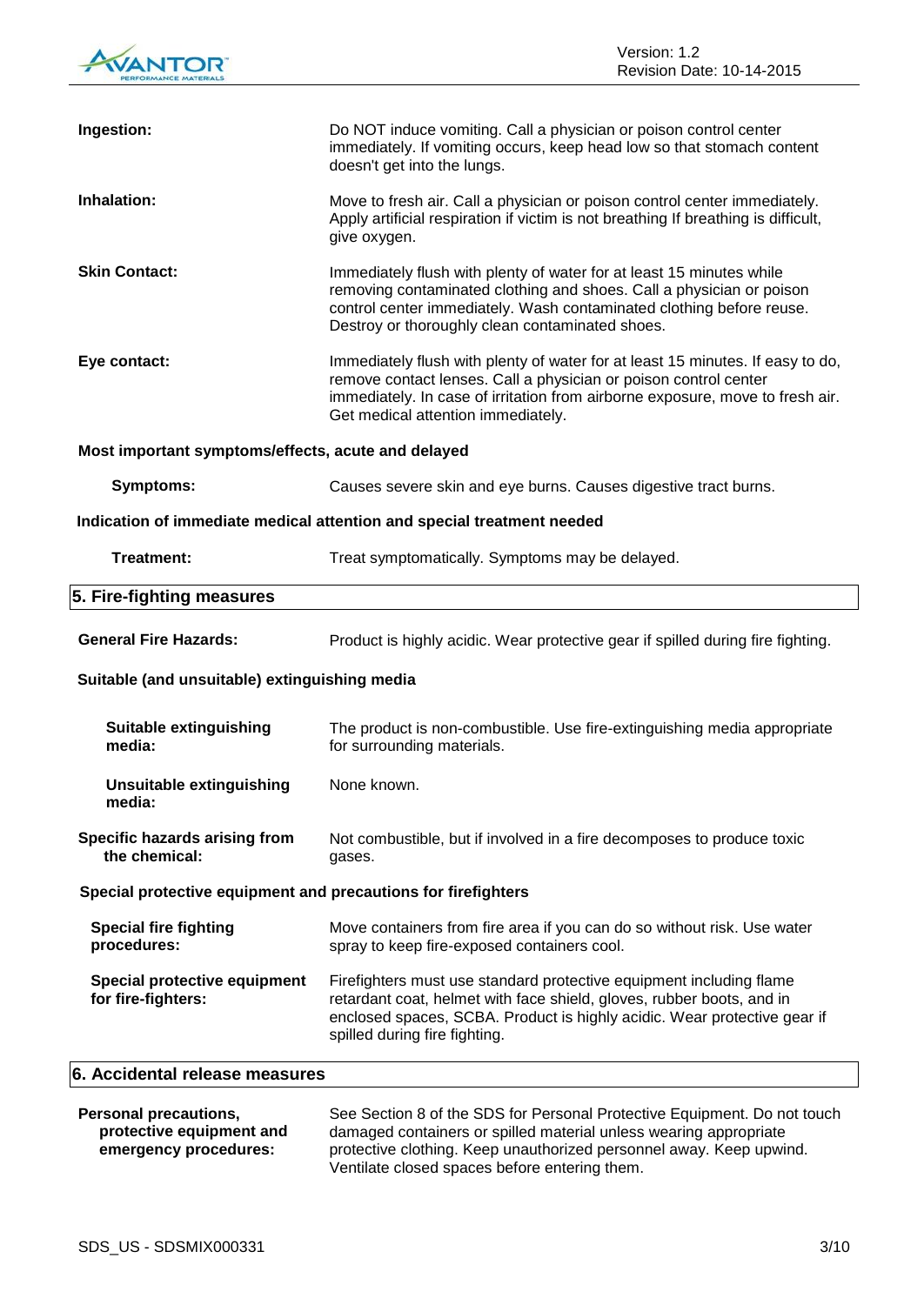|                                                                     | Version: 1.2<br><b>Revision Date: 10-14-2015</b>                                                                                                                                                                                                                                                                                        |  |
|---------------------------------------------------------------------|-----------------------------------------------------------------------------------------------------------------------------------------------------------------------------------------------------------------------------------------------------------------------------------------------------------------------------------------|--|
| <b>Methods and material for</b><br>containment and cleaning<br>up:  | Neutralize with lime or soda ash. Absorb spill with vermiculite or other inert<br>material, then place in a container for chemical waste. Clean surface<br>thoroughly to remove residual contamination. Dike far ahead of larger spill<br>for later recovery and disposal.                                                              |  |
| <b>Notification Procedures:</b>                                     | Inform authorities if large amounts are involved.                                                                                                                                                                                                                                                                                       |  |
| <b>Environmental Precautions:</b>                                   | Do not contaminate water sources or sewer. Prevent further leakage or<br>spillage if safe to do so.                                                                                                                                                                                                                                     |  |
| 7. Handling and storage                                             |                                                                                                                                                                                                                                                                                                                                         |  |
| <b>Precautions for safe handling:</b>                               | Do not get in eyes, on skin, on clothing. Do not taste or swallow. Wash<br>thoroughly after handling. Do not eat, drink or smoke when using the<br>product. Use caution when adding this material to water. Add material<br>slowly when mixing with water. Do not add water to the material; instead,<br>add the material to the water. |  |
| Conditions for safe storage,<br>including any<br>incompatibilities: | Do not store in metal containers. Keep container tightly closed. Store in a<br>well-ventilated place.                                                                                                                                                                                                                                   |  |

# **8. Exposure controls/personal protection**

# **Control Parameters**

# **Occupational Exposure Limits**

| ------                   |             |                              |                                                                                |
|--------------------------|-------------|------------------------------|--------------------------------------------------------------------------------|
| <b>Chemical Identity</b> | type        | <b>Exposure Limit Values</b> | <b>Source</b>                                                                  |
| PHOSPHORIC ACID          | <b>TWA</b>  | 1 mg/m $3$                   | US. ACGIH Threshold Limit Values (2011)                                        |
|                          | <b>STEL</b> | $3 \text{ mg/m}$             | US. ACGIH Threshold Limit Values (2011)                                        |
|                          | <b>REL</b>  | 1 $mq/m3$                    | US. NIOSH: Pocket Guide to Chemical<br>Hazards (2010)                          |
|                          | <b>STEL</b> | $3 \text{ mg/m}$             | US. NIOSH: Pocket Guide to Chemical<br>Hazards (2010)                          |
|                          | PEL         | 1 $mq/m3$                    | US. OSHA Table Z-1 Limits for Air<br>Contaminants (29 CFR 1910.1000) (02 2006) |
|                          | <b>TWA</b>  | 1 $mq/m3$                    | US. OSHA Table Z-1-A (29 CFR 1910.1000)<br>(1989)                              |
|                          | <b>STEL</b> | $3 \text{ mg/m}$             | US. OSHA Table Z-1-A (29 CFR 1910.1000)<br>(1989)                              |

### **Appropriate Engineering Controls**

No data available.

# **Individual protection measures, such as personal protective equipment**

| <b>General information:</b>                       | Good general ventilation (typically 10 air changes per hour) should be used.<br>Ventilation rates should be matched to conditions. If applicable, use<br>process enclosures, local exhaust ventilation, or other engineering controls<br>to maintain airborne levels below recommended exposure limits. If<br>exposure limits have not been established, maintain airborne levels to an<br>acceptable level. An eye wash and safety shower must be available in the<br>immediate work area. |
|---------------------------------------------------|---------------------------------------------------------------------------------------------------------------------------------------------------------------------------------------------------------------------------------------------------------------------------------------------------------------------------------------------------------------------------------------------------------------------------------------------------------------------------------------------|
| <b>Eye/face protection:</b>                       | Wear safety glasses with side shields (or goggles) and a face shield.                                                                                                                                                                                                                                                                                                                                                                                                                       |
| <b>Skin Protection</b><br><b>Hand Protection:</b> | Chemical resistant gloves                                                                                                                                                                                                                                                                                                                                                                                                                                                                   |
| Other:                                            | Wear suitable protective clothing and gloves.                                                                                                                                                                                                                                                                                                                                                                                                                                               |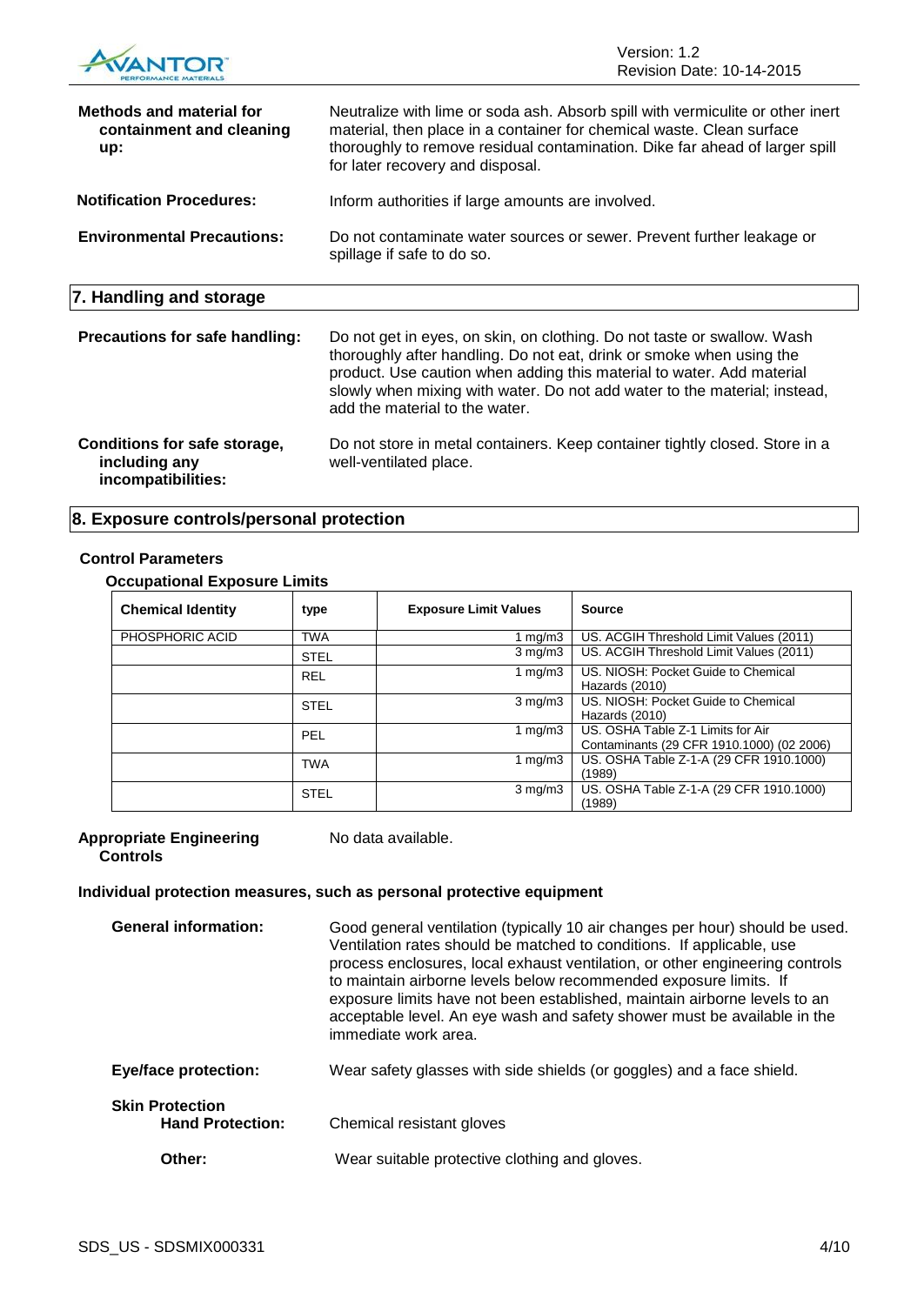

| <b>Respiratory Protection:</b> | In case of inadequate ventilation use suitable respirator. Respirator type:<br>Chemical respirator with acid gas cartridge.                                                                                                                                    |
|--------------------------------|----------------------------------------------------------------------------------------------------------------------------------------------------------------------------------------------------------------------------------------------------------------|
| <b>Hygiene measures:</b>       | Provide eyewash station and safety shower. Observe good industrial<br>hygiene practices. Wash hands before breaks and immediately after<br>handling the product. Wash contaminated clothing before reuse. Avoid<br>contact with eyes. Avoid contact with skin. |

# **9. Physical and chemical properties**

# **Appearance**

| <b>Physical state:</b>                                | liquid                     |
|-------------------------------------------------------|----------------------------|
| Form:                                                 | liquid                     |
| Color:                                                | Colorless                  |
| Odor:                                                 | Odorless                   |
| <b>Odor threshold:</b>                                | No data available.         |
| pH:                                                   | 1.5 0.1 N Aqueous solution |
| <b>Melting point/freezing point:</b>                  | 21.1 °C                    |
| Initial boiling point and boiling range:              | 158 °C                     |
| <b>Flash Point:</b>                                   | not applicable             |
| <b>Evaporation rate:</b>                              | No data available.         |
| Flammability (solid, gas):                            | No data available.         |
| Upper/lower limit on flammability or explosive limits |                            |
| Flammability limit - upper (%):                       | No data available.         |
| Flammability limit - lower (%):                       | No data available.         |
| Explosive limit - upper (%):                          | No data available.         |
| Explosive limit - lower (%):                          | No data available.         |
| Vapor pressure:                                       | $0.3$ kPa                  |
| Vapor density:                                        | No data available.         |
| <b>Relative density:</b>                              | 1.69 (20 $°C$ )            |
| Solubility(ies)                                       |                            |
| <b>Solubility in water:</b>                           | Miscible with water.       |
| Solubility (other):                                   | No data available.         |
| Partition coefficient (n-octanol/water):              | No data available.         |
| Auto-ignition temperature:                            | No data available.         |
| <b>Decomposition temperature:</b>                     | No data available.         |
| <b>Viscosity:</b>                                     | No data available.         |

# **10. Stability and reactivity**

| <b>Reactivity:</b>                                 | No dangerous reaction known under conditions of normal use.                                              |
|----------------------------------------------------|----------------------------------------------------------------------------------------------------------|
| <b>Chemical Stability:</b>                         | Material is stable under normal conditions.                                                              |
| <b>Possibility of hazardous</b><br>reactions:      | Hazardous polymerization does not occur.                                                                 |
| Conditions to avoid:                               | Avoid contact with oxidizing agents. Avoid contact with strong reducing<br>agents. Contact with alkalis. |
| <b>Incompatible Materials:</b>                     | Strong reducing agents. Alkalies. Strong oxidizing agents. Metals.                                       |
| <b>Hazardous Decomposition</b><br><b>Products:</b> | oxides of phosphorus                                                                                     |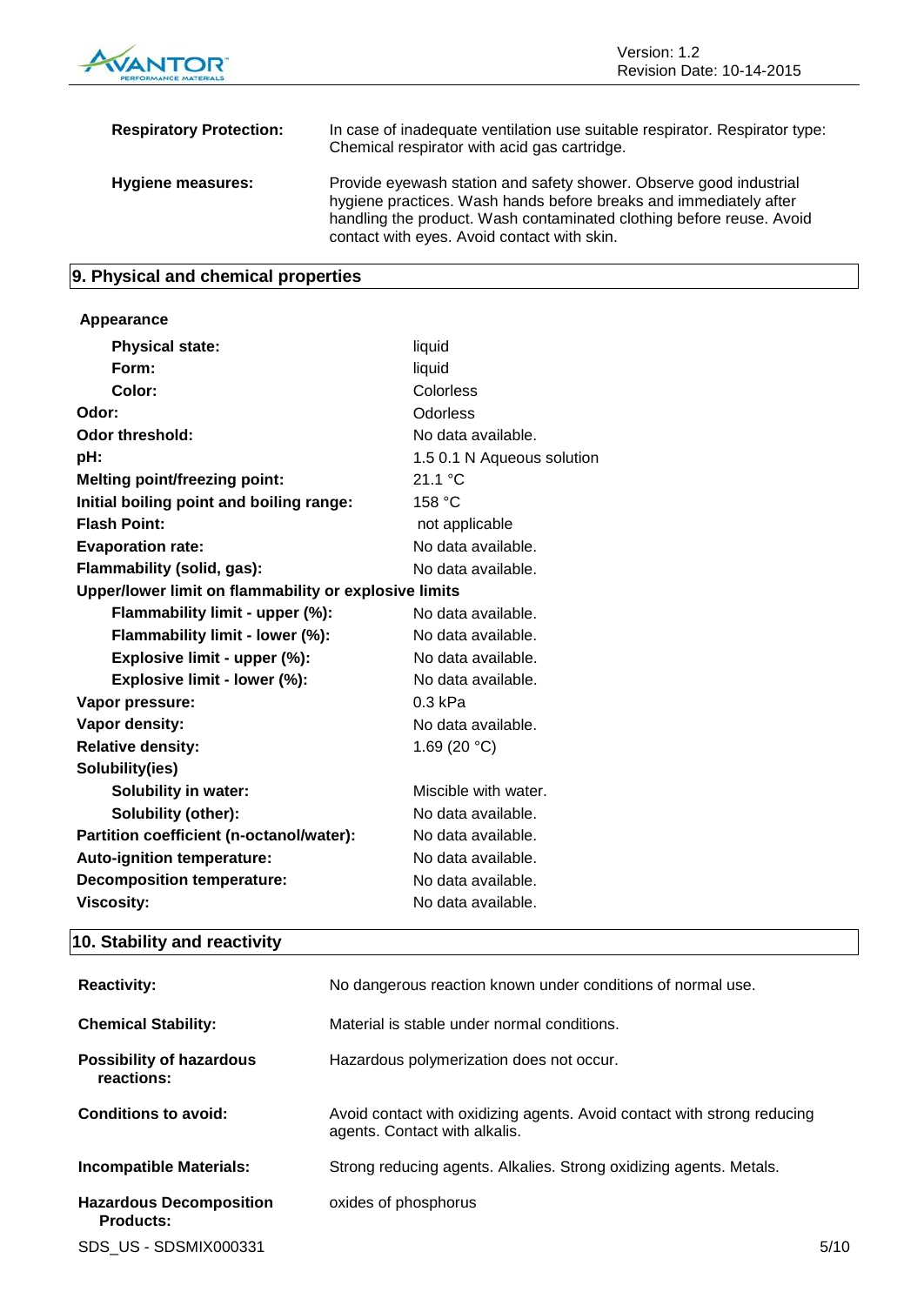

# **11. Toxicological information**

| Information on likely routes of exposure<br>Ingestion:                                                      | Harmful if swallowed.                                               |  |
|-------------------------------------------------------------------------------------------------------------|---------------------------------------------------------------------|--|
| Inhalation:                                                                                                 | Severely irritating to respiratory system.                          |  |
| <b>Skin Contact:</b>                                                                                        | Causes severe skin burns.                                           |  |
| Eye contact:                                                                                                | Causes serious eye damage.                                          |  |
| Information on toxicological effects                                                                        |                                                                     |  |
| Acute toxicity (list all possible routes of exposure)                                                       |                                                                     |  |
| Oral<br><b>Product:</b>                                                                                     | ATEmix (Rat): 1,700 mg/kg                                           |  |
| <b>Dermal</b><br><b>Product:</b>                                                                            | ATEmix (): 3,044.44 mg/kg                                           |  |
| <b>Inhalation</b><br>Product:                                                                               | No data available.                                                  |  |
| <b>Repeated dose toxicity</b><br><b>Product:</b>                                                            | No data available.                                                  |  |
| <b>Skin Corrosion/Irritation</b><br><b>Product:</b>                                                         | Causes severe skin burns.                                           |  |
| <b>Serious Eye Damage/Eye Irritation</b><br>Product:                                                        | Causes serious eye damage.                                          |  |
| <b>Respiratory or Skin Sensitization</b><br>Product:                                                        | Not a skin sensitizer.                                              |  |
| Carcinogenicity<br><b>Product:</b>                                                                          | This substance has no evidence of carcinogenic properties.          |  |
| IARC Monographs on the Evaluation of Carcinogenic Risks to Humans:<br>No carcinogenic components identified |                                                                     |  |
| No carcinogenic components identified                                                                       | US. National Toxicology Program (NTP) Report on Carcinogens:        |  |
| No carcinogenic components identified                                                                       | US. OSHA Specifically Regulated Substances (29 CFR 1910.1001-1050): |  |
| <b>Germ Cell Mutagenicity</b>                                                                               |                                                                     |  |
| In vitro<br><b>Product:</b>                                                                                 | No mutagenic components identified                                  |  |
| In vivo<br><b>Product:</b>                                                                                  | No mutagenic components identified                                  |  |
| <b>Reproductive toxicity</b><br><b>Product:</b>                                                             | No components toxic to reproduction                                 |  |
| <b>Specific Target Organ Toxicity - Single Exposure</b><br><b>Product:</b>                                  | None known.                                                         |  |
|                                                                                                             |                                                                     |  |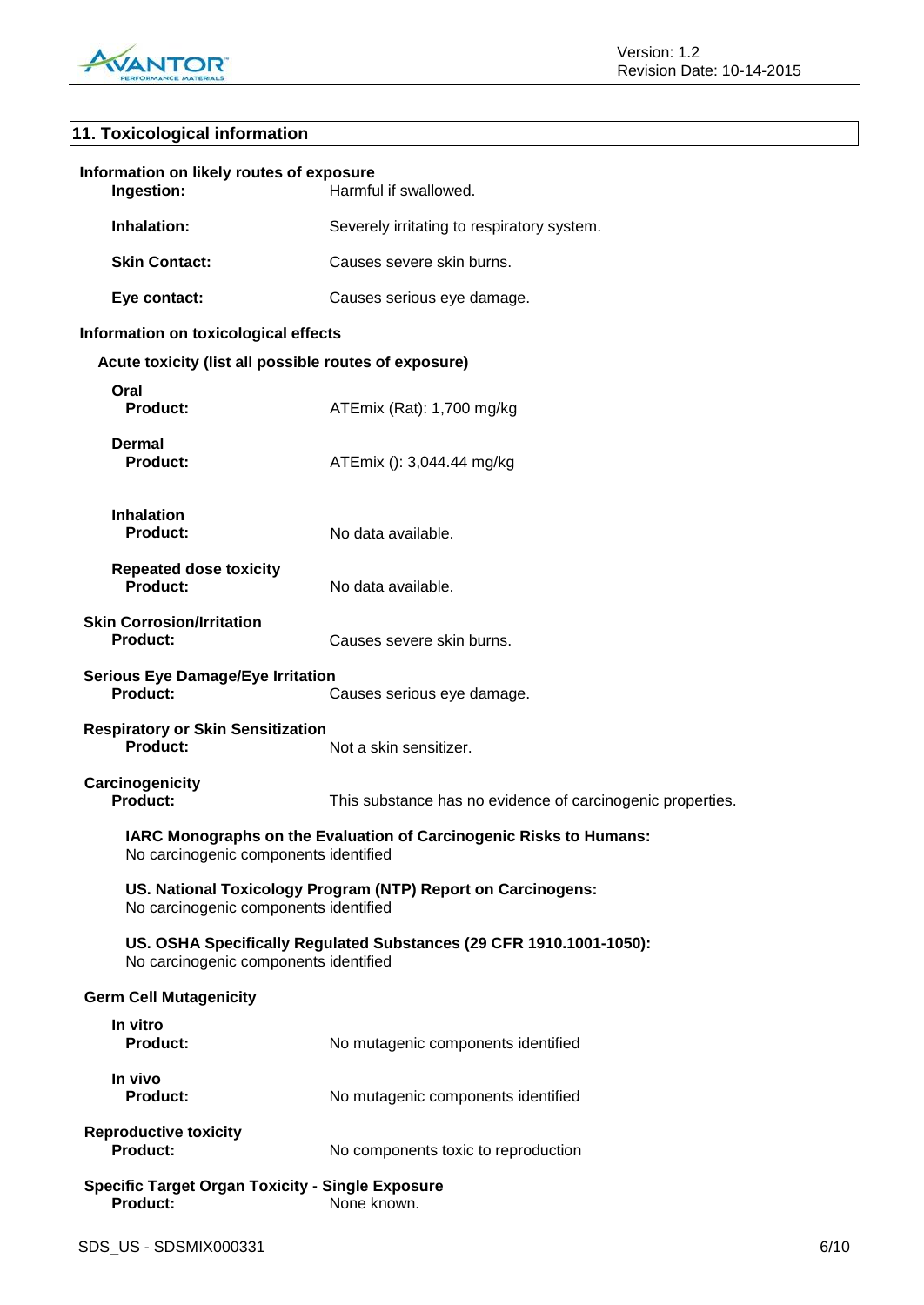

| <b>Specific Target Organ Toxicity - Repeated Exposure</b><br><b>Product:</b>                | None known.                                                                                                   |
|---------------------------------------------------------------------------------------------|---------------------------------------------------------------------------------------------------------------|
| <b>Aspiration Hazard</b><br><b>Product:</b>                                                 | Not classified                                                                                                |
| Other effects:                                                                              | Not known.                                                                                                    |
| 12. Ecological information                                                                  |                                                                                                               |
| <b>Ecotoxicity:</b>                                                                         |                                                                                                               |
| Acute hazards to the aquatic environment:                                                   |                                                                                                               |
| <b>Fish</b><br><b>Product:</b>                                                              | No data available.                                                                                            |
| <b>Aquatic Invertebrates</b><br>Product:                                                    | No data available.                                                                                            |
| Chronic hazards to the aquatic environment:                                                 |                                                                                                               |
| <b>Fish</b><br><b>Product:</b>                                                              | No data available.                                                                                            |
| <b>Aquatic Invertebrates</b><br><b>Product:</b>                                             | No data available.                                                                                            |
| <b>Toxicity to Aquatic Plants</b><br><b>Product:</b>                                        | No data available.                                                                                            |
| <b>Persistence and Degradability</b>                                                        |                                                                                                               |
| <b>Biodegradation</b><br><b>Product:</b>                                                    | Expected to be readily biodegradable.                                                                         |
| <b>BOD/COD Ratio</b><br><b>Product:</b>                                                     | No data available.                                                                                            |
| <b>Bioaccumulative Potential</b><br><b>Bioconcentration Factor (BCF)</b><br><b>Product:</b> | No data available on bioaccumulation.                                                                         |
| Partition Coefficient n-octanol / water (log Kow)<br><b>Product:</b>                        | No data available.                                                                                            |
| <b>Mobility in Soil:</b>                                                                    | The product is water soluble and may spread in water systems.                                                 |
| <b>Other Adverse Effects:</b>                                                               | The product may affect the acidity (pH-factor) in water with risk of harmful<br>effects to aquatic organisms. |
| 13. Disposal considerations                                                                 |                                                                                                               |
| <b>Disposal instructions:</b>                                                               | Discharge, treatment, or disposal may be subject to national, state, or local<br>laws.                        |
| <b>Contaminated Packaging:</b>                                                              | Since emptied containers retain product residue, follow label warnings even<br>after container is emptied.    |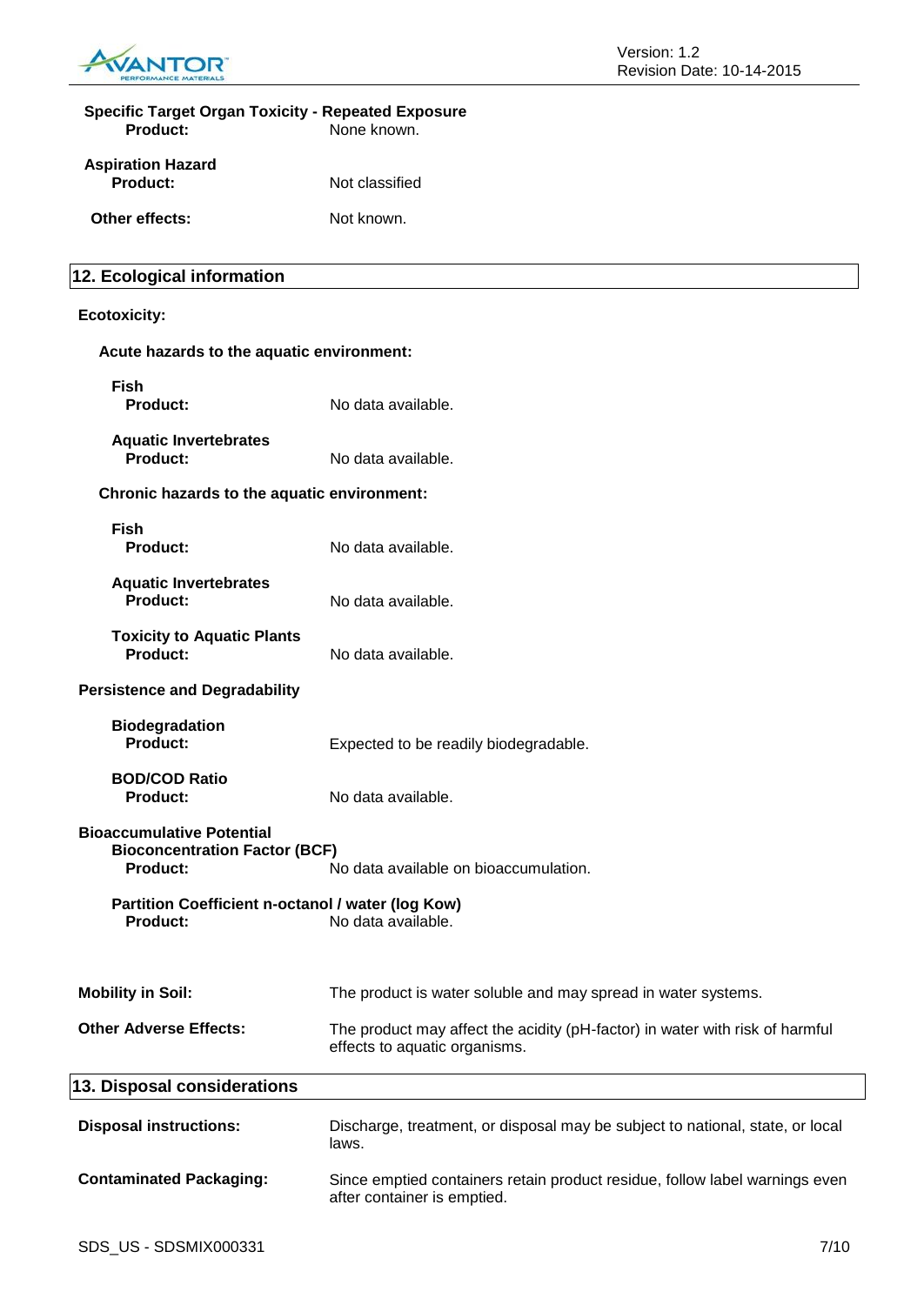

# **14. Transport information**

| <b>DOT</b>                                 |                           |
|--------------------------------------------|---------------------------|
| <b>UN Number:</b>                          | <b>UN 1805</b>            |
| <b>UN Proper Shipping Name:</b>            | Phosphoric acid solution  |
| <b>Transport Hazard Class(es)</b>          |                           |
| Class(es):                                 | 8                         |
| $Label(s)$ :                               | 8<br>Ш                    |
| Packing Group:<br><b>Marine Pollutant:</b> | Not a Marine Pollutant    |
| Special precautions for user:              |                           |
|                                            |                           |
| <b>IMDG</b>                                |                           |
| UN Number:                                 | <b>UN 1805</b>            |
| <b>UN Proper Shipping Name:</b>            | PHOSPHORIC ACID SOLUTION  |
| <b>Transport Hazard Class(es)</b>          |                           |
| Class(es):                                 | 8                         |
| $Label(s)$ :                               | 8                         |
| EmS No.:                                   | $F-A, S-B$                |
| Packing Group:                             | Ш                         |
| Marine Pollutant:                          | Not a Marine Pollutant    |
| Special precautions for user:              |                           |
| <b>IATA</b>                                |                           |
| <b>UN Number:</b>                          | <b>UN 1805</b>            |
| Proper Shipping Name:                      | Phosphoric acid, solution |
| Transport Hazard Class(es):                |                           |
| Class(es):                                 | 8                         |
| Label(s):                                  | 8                         |
| Marine Pollutant:                          | Not a Marine Pollutant    |
| Packing Group:                             | Ш                         |
| Special precautions for user:              |                           |
| 15. Regulatory information                 |                           |

# **US Federal Regulations**

# **TSCA Section 12(b) Export Notification (40 CFR 707, Subpt. D) US. OSHA Specifically Regulated Substances (29 CFR 1910.1001-1050)** None present or none present in regulated quantities.

# **CERCLA Hazardous Substance List (40 CFR 302.4):**

| <b>Chemical Identity</b> | <b>Reportable quantity</b> |
|--------------------------|----------------------------|
| PHOSPHORIC ACID          | 5000 lbs.                  |

# **Superfund Amendments and Reauthorization Act of 1986 (SARA)**

#### **Hazard categories** Acute (Immediate) Chronic (Delayed)

#### **SARA 302 Extremely Hazardous Substance** None present or none present in regulated quantities.

## **SARA 304 Emergency Release Notification Chemical Identity Reportable quantity**

PHOSPHORIC ACID 5000 lbs.

SDS\_US - SDSMIX000331 8/10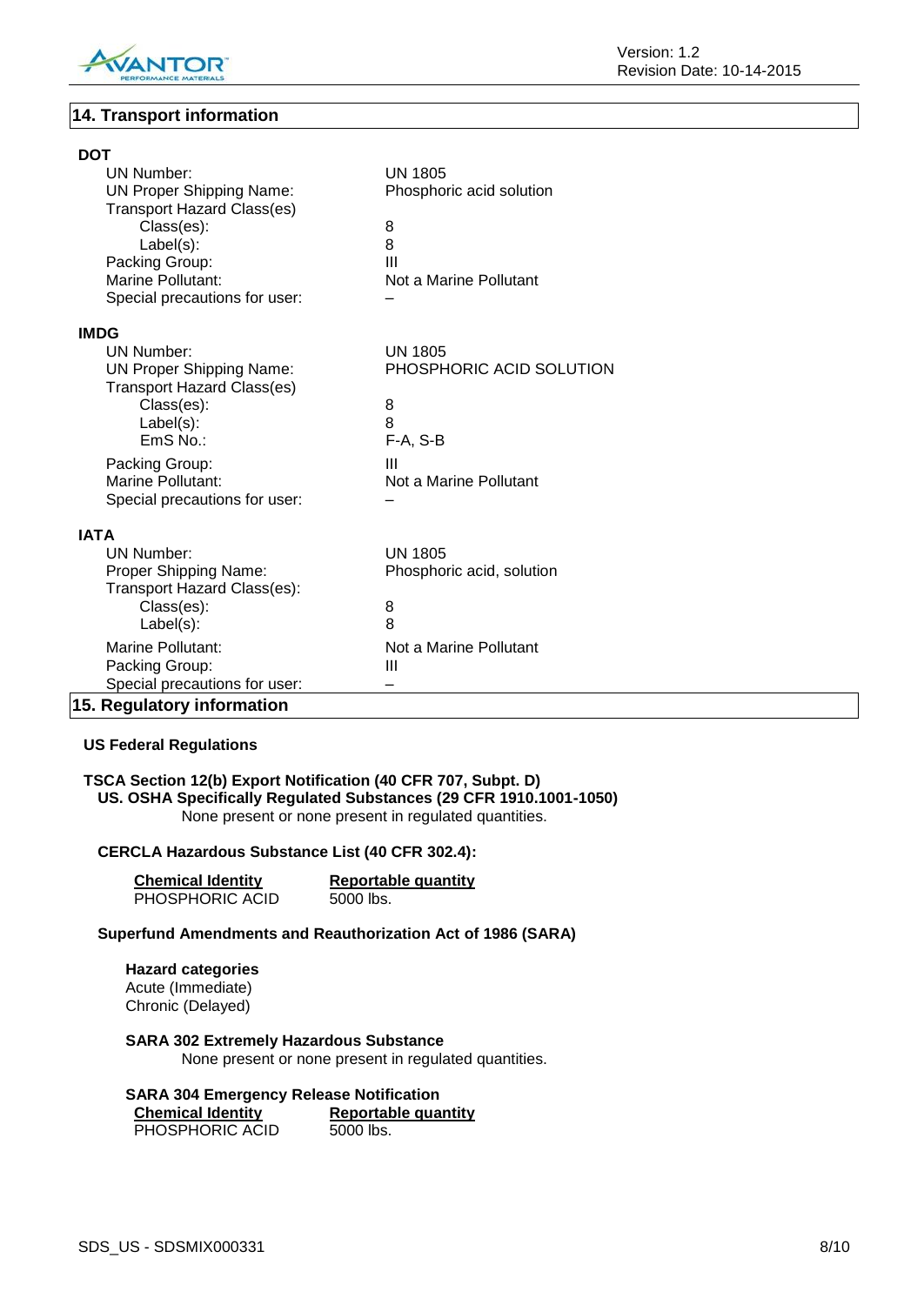

| SARA 311/312 Hazardous Chemical |                                    |
|---------------------------------|------------------------------------|
| <b>Chemical Identity</b>        | <b>Threshold Planning Quantity</b> |
| PHOSPHORIC ACID                 | 10000 lbs                          |

## **SARA 313 (TRI Reporting)**

None present or none present in regulated quantities.

**Clean Water Act Section 311 Hazardous Substances (40 CFR 117.3)**

| <b>Chemical Identity</b> | Reportable quantity            |
|--------------------------|--------------------------------|
| PHOSPHORIC ACID          | Reportable quantity: 5000 lbs. |

**Clean Air Act (CAA) Section 112(r) Accidental Release Prevention (40 CFR 68.130):** None present or none present in regulated quantities.

# **US State Regulations**

**US. California Proposition 65** No ingredient regulated by CA Prop 65 present.

# **US. New Jersey Worker and Community Right-to-Know Act**

**Chemical Identity** PHOSPHORIC ACID

# **US. Massachusetts RTK - Substance List**

**Chemical Identity** PHOSPHORIC ACID

# **US. Pennsylvania RTK - Hazardous Substances**

**Chemical Identity** PHOSPHORIC ACID

#### **US. Rhode Island RTK**

#### **Chemical Identity**

PHOSPHORIC ACID

# **Inventory Status:**

| Australia AICS:                                                       | On or in compliance with the inventory |
|-----------------------------------------------------------------------|----------------------------------------|
| Canada DSL Inventory List:                                            | On or in compliance with the inventory |
| EINECS, ELINCS or NLP:                                                | On or in compliance with the inventory |
| Japan (ENCS) List:                                                    | On or in compliance with the inventory |
| China Inv. Existing Chemical Substances:                              | Not in compliance with the inventory.  |
| Korea Existing Chemicals Inv. (KECI):                                 | On or in compliance with the inventory |
| Canada NDSL Inventory:                                                | Not in compliance with the inventory.  |
| Philippines PICCS:                                                    | On or in compliance with the inventory |
| <b>US TSCA Inventory:</b>                                             | On or in compliance with the inventory |
| New Zealand Inventory of Chemicals:                                   | On or in compliance with the inventory |
| Japan ISHL Listing:                                                   | Not in compliance with the inventory.  |
| Japan Pharmacopoeia Listing:                                          | Not in compliance with the inventory.  |
| 16. Other information, including date of preparation or last revision |                                        |

## **NFPA Hazard ID**